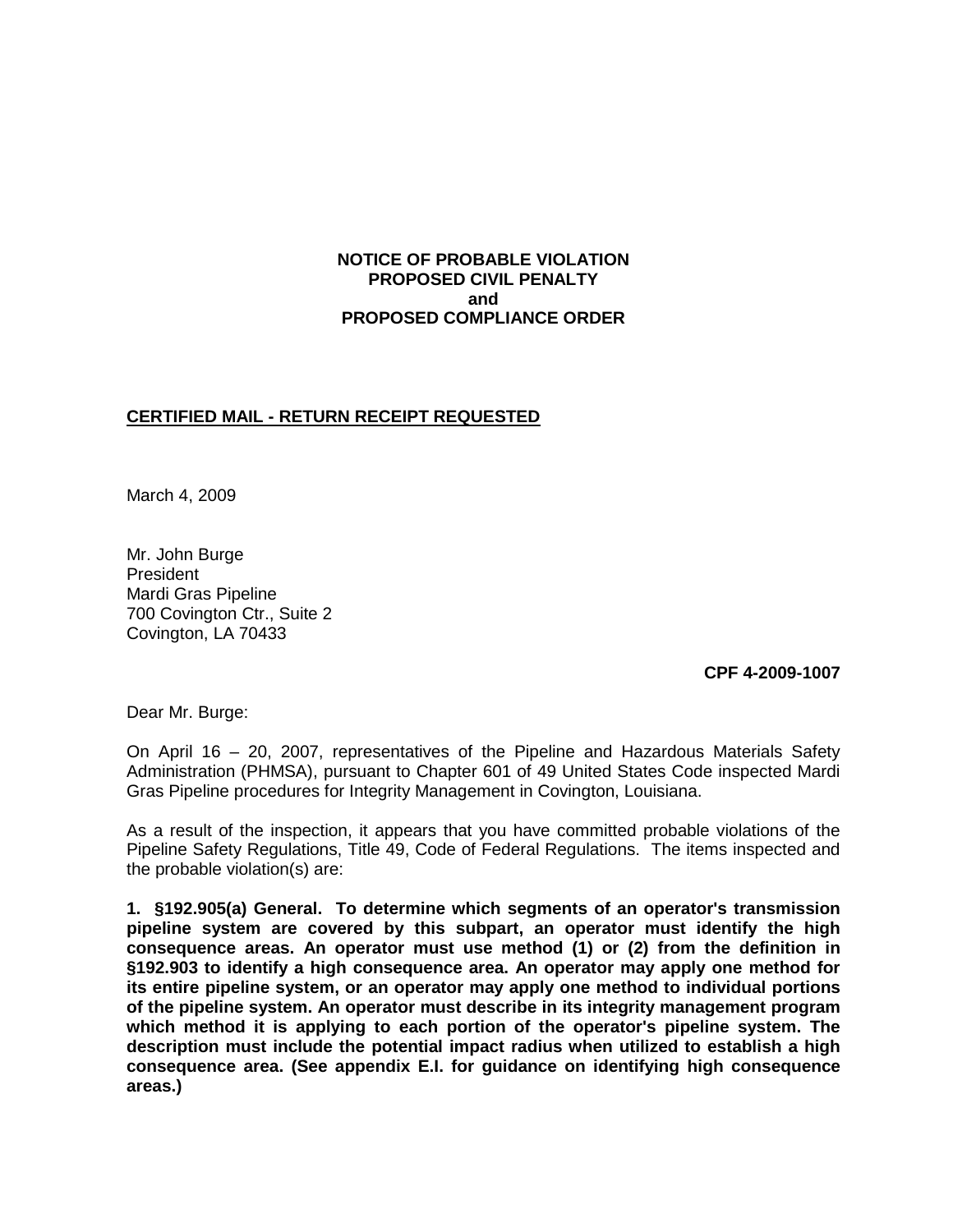At the time of the inspection, Mardi Gras Pipeline stated that they will use method 1, as defined in §192.903, to identify high consequence areas. The team found that Mardi Gras had not completely determined the identification of HCAs that meet the requirements of §192.905. The Class 3 areas identified by Mardi Gras had not been defined with precise end points on the pipeline defined in terms of stationing or another method. Mardi Gras is currently making an effort to define these locations more precisely.

**2. §192.905(b)(1) Identified sites. An operator must identify an identified site, for purposes of this subpart, from information the operator has obtained from routine operation and maintenance activities and from public officials with safety or emergency response or planning responsibilities who indicate to the operator that they know of locations that meet the identified site criteria. These public officials could include officials on a local emergency planning commission or relevant Native American tribal officials.** 

**(2) If a public official with safety or emergency response or planning responsibilities informs an operator that it does not have the information to identify an identified site, the operator must use one of the following sources, as appropriate, to identify these sites.** 

- **i. Visible marking (e.g., a sign); or**
- **ii. The site is licensed or registered by a Federal, State, or local government agency; or**
- **iii. The site is on a list (including a list on an internet web site) or map maintained by or available from a Federal, State, or local government agency and available to the general public…**

At the time of the inspection, Mardi Gras Pipeline stated that they had not used public officials as a resource to search for identified sites. The team found that Mardi Gras had not documented a complete systematic, search for potential identified sites using input from public officials and other sources. Although identified sites within class 3 areas will be captured because Method 1 is being used to define HCAs, this is not the case for class 1 or class 2 areas. Some sites near the pipeline that could be identified sites within the potential impact radius had not been considered specifically the prison south of Angie and buildings near the Angie station.

**3. §192.945(a) General***.* **An operator must include in its integrity management program methods to measure, on a semi-annual basis, whether the program is effective in assessing and evaluating the integrity of each covered pipeline segment and in protecting the high consequence areas. These measures must include the four overall performance measures specified in ASME/ANSI B31.8S (ibr, see §192.7), section 9.4, and the specific measures for each identified threat specified in ASME/ANSI B31.8S, Appendix A. An operator must submit the four overall performance measures, by electronic or other means, on a semi-annual frequency to OPS in accordance with §192.951. An operator must submit its first report on overall performance measures by August 31, 2004. Thereafter, the performance measures must be complete through June 30 and December 31 of each year and must be submitted within 2 months after those dates.**

During the inspection the Mardi Gras Pipeline IM program performance records were reviewed by the inspection team. The team found that Mardi Gras Pipeline failed to provide reports to PHMSA in a timely manner. The IM program performance measures required to be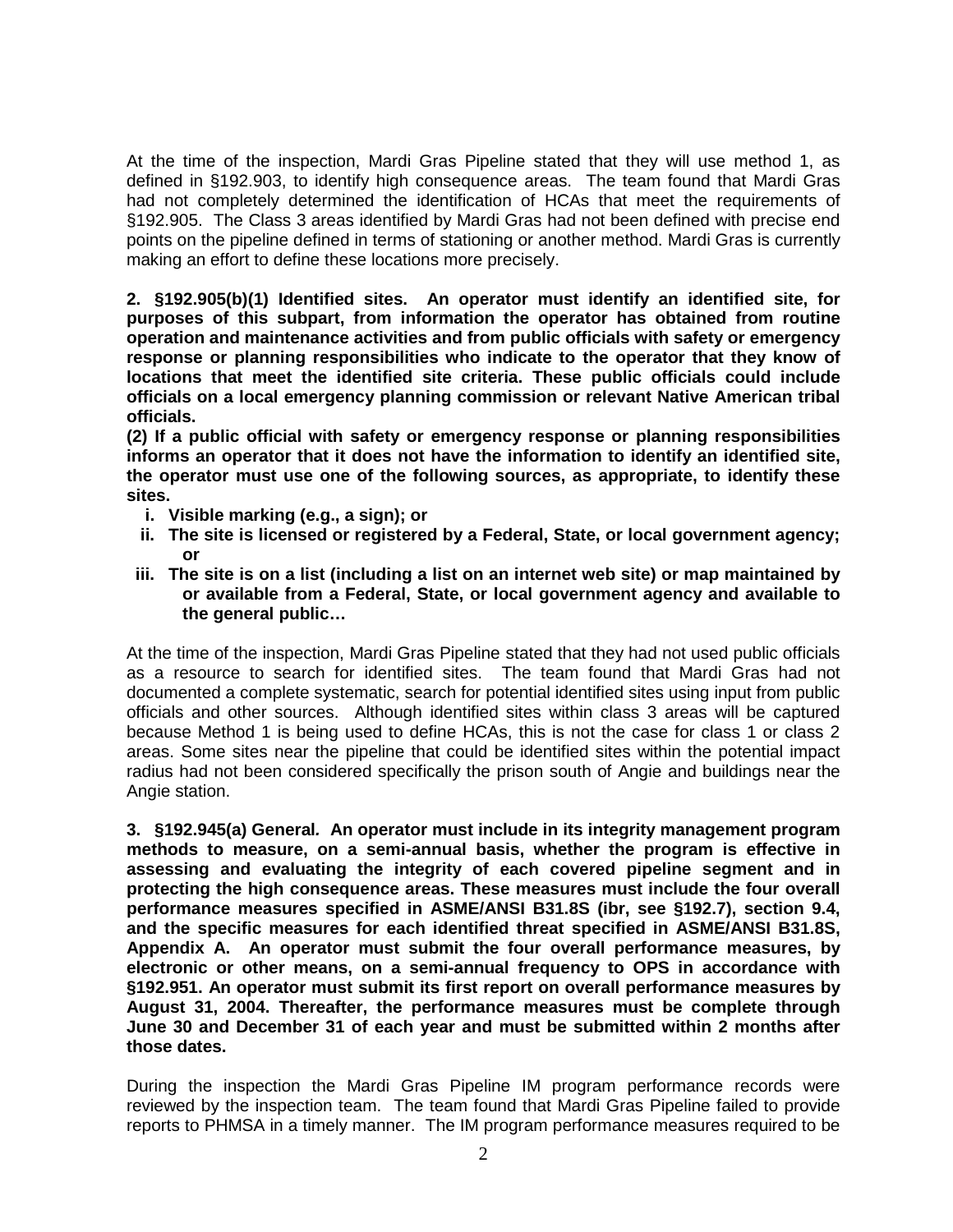reported to PHMSA semi-annually were reported later than the required deadline for the last three reporting periods. The dates for online submittals were 6/30/06, 12/31/06, and 12/31/05. Performance measures were received on 4/10/07, 4/10/07, and 3/22/06.

**4. § 192.911 An operator's initial integrity management program begins with a framework (see CFR: [192.907\)](http://primis.phmsa.dot.gov/gasimp/GasIMP_RuleSections_2005_07_01.DOC#sec7) and evolves into a more detailed and comprehensive integrity management program, as information is gained and incorporated into the program. An operator must make continual improvements to its program. The initial program framework and subsequent program must, at minimum, contain the following elements. (When indicated, refer to ASME/ANSI B31.8S for more detailed information on the listed element.) (m) A communication plan that includes the elements of ASME/ANSI B31.8S, Section 10, and that includes procedures for addressing safety concerns raised by -**

**1. OPS; and**

### **2. A State or local pipeline safety authority when a covered segment is located in a State where OPS has an interstate agent agreement.**

During the inspection the inspection team asked to see the Mardi Gras' communication plan. Mardi Gras Pipeline did not present a public awareness plan to the inspection team or present evidence that the plan was developed.

**5. § 192.915** *(a) Supervisory personnel.* **The integrity management program must provide that each supervisor whose responsibilities relate to the integrity management program possesses and maintains a thorough knowledge of the integrity management program and of the elements for which the supervisor is responsible. The program must provide that any person who qualifies as a supervisor for the integrity management program has appropriate training or experience in the area for which the person is responsible.**

**(b) Persons who carry out assessments and evaluate assessment results. The integrity management program must provide criteria for the qualification of any person -**

**(1) Who conducts an integrity assessment allowed under this subpart; or** 

**(2) Who reviews and analyzes the results from an integrity assessment and evaluation; or** 

**(3) Who makes decisions on actions to be taken based on these assessments.**

**(c) Persons responsible for preventive and mitigative measures. The integrity management program must provide criteria for the qualification of any person -**

**(1) Who implements preventive and mitigative measures to carry out this subpart, including the marking and locating of buried structures; or** 

#### **(2) Who directly supervises excavation work carried out in conjunction with an integrity assessment.**

At the time of the inspection, the inspection team asked Mardi Gras Pipeline to show that its supervisory personnel possessed a thorough knowledge of the integrity management program. Additionally, they were asked to provide criteria for the qualification of personnel that carry out assessments and are responsible for preventive and mitigative measures. The inspection team found that Mardi Gras Pipeline did not demonstrate that personnel associated with responsibilities involving the integrity management program, personnel who carry out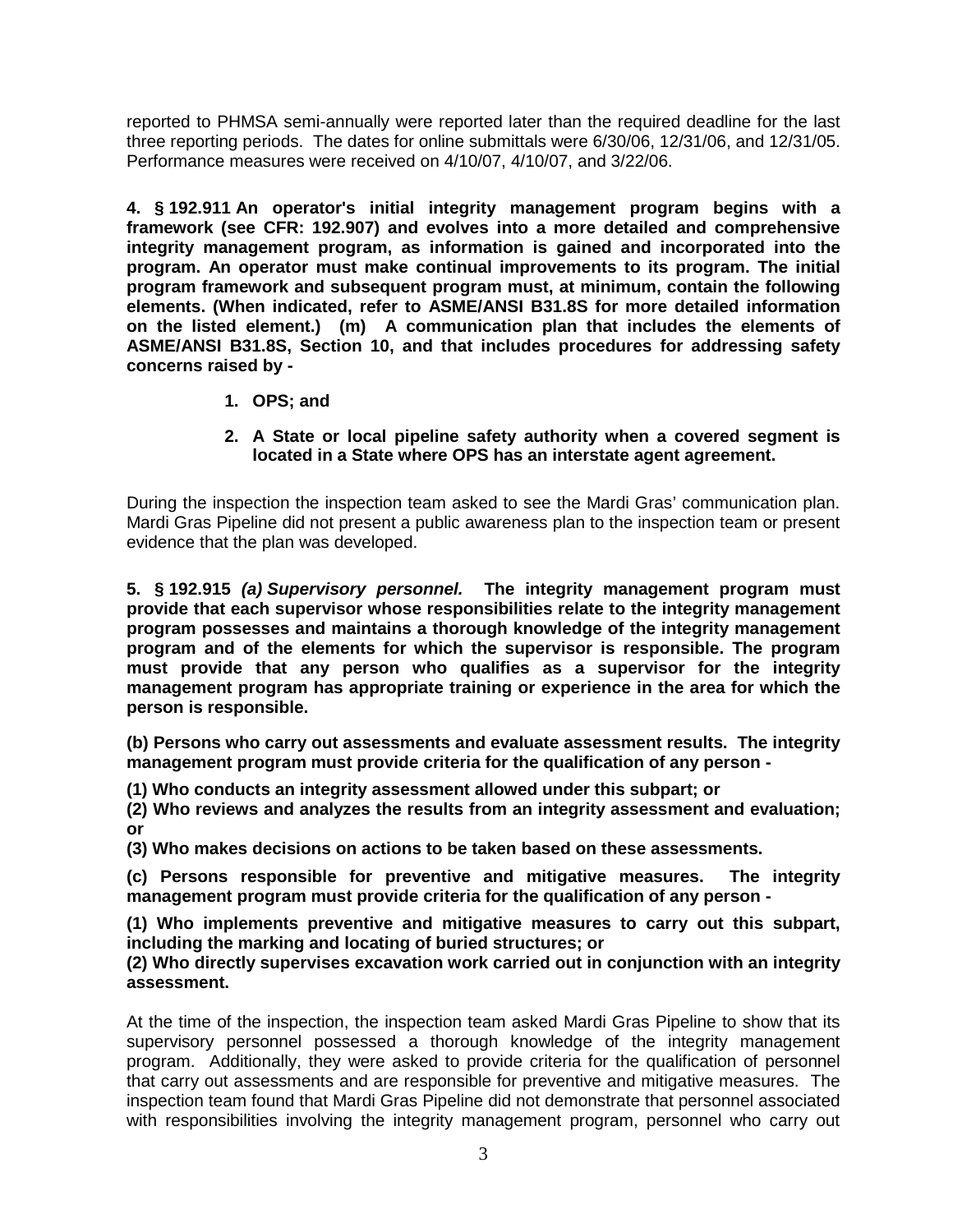evaluation assessment and personnel who implement preventive and mitigative measures were adequately trained or experienced to carry out their assigned key Integrity Management program responsibilities.

# **6. §192.805 Each operator shall have and follow a written qualification program. The program shall have provisions to:**

# **(b) Ensure through evaluation that individuals performing covered tasks are qualified;**

During the inspection, the inspection team asked to review the qualifications of the individuals performing covered tasks. The inspection team found that Mardi Gras Pipeline failed to properly qualify two pipeline operator individuals prior to allowing them to perform covered tasks, from August 2006 through May 2007. Other than the *cathodic protection survey* and *odorization of gas* covered tasks performed by specific contractors, Mardi Gras Pipeline did not have anyone evaluated and qualified to perform covered tasks designated by Mardi Gras Pipeline.

#### Proposed Civil Penalty

Under 49 United States Code, § 60122, you are subject to a civil penalty not to exceed \$100,000 for each violation for each day the violation persists up to a maximum of \$1,000,000 for any related series of violations. The Compliance Officer has reviewed the circumstances and supporting documentation involved in the above probable violation(s) and has recommended that you be preliminarily assessed a civil penalty of \$63,800 as follows:

| Item number | <b>PENALTY</b> |
|-------------|----------------|
| 3           | \$10,000       |
|             | \$10,000       |
| 5           | \$15,000       |
| ิค          | \$28,800       |

#### Proposed Compliance Order

With respect to items 1-6 pursuant to 49 United States Code § 60118, the Pipeline and Hazardous Materials Safety Administration proposes to issue a Compliance Order to Mardi Gras Pipeline. Please refer to the *Proposed Compliance Order*, which is enclosed and made a part of this Notice.

#### Response to this Notice

Enclosed as part of this Notice is a document entitled Response Options for Pipeline Operators in Compliance Proceedings. Please refer to this document and note the response options. Be advised that all material you submit in response to this enforcement action is subject to being made publicly available. If you believe that any portion of your responsive material qualifies for confidential treatment under 5 U.S.C. 552(b), along with the complete original document you must provide a second copy of the document with the portions you believe qualify for confidential treatment redacted and an explanation of why you believe the redacted information qualifies for confidential treatment under 5 U.S.C. 552(b). If you do not respond within 30 days of receipt of this Notice, this constitutes a waiver of your right to contest the allegations in this Notice and authorizes the Associate Administrator for Pipeline Safety to find facts as alleged in this Notice without further notice to you and to issue a Final Order.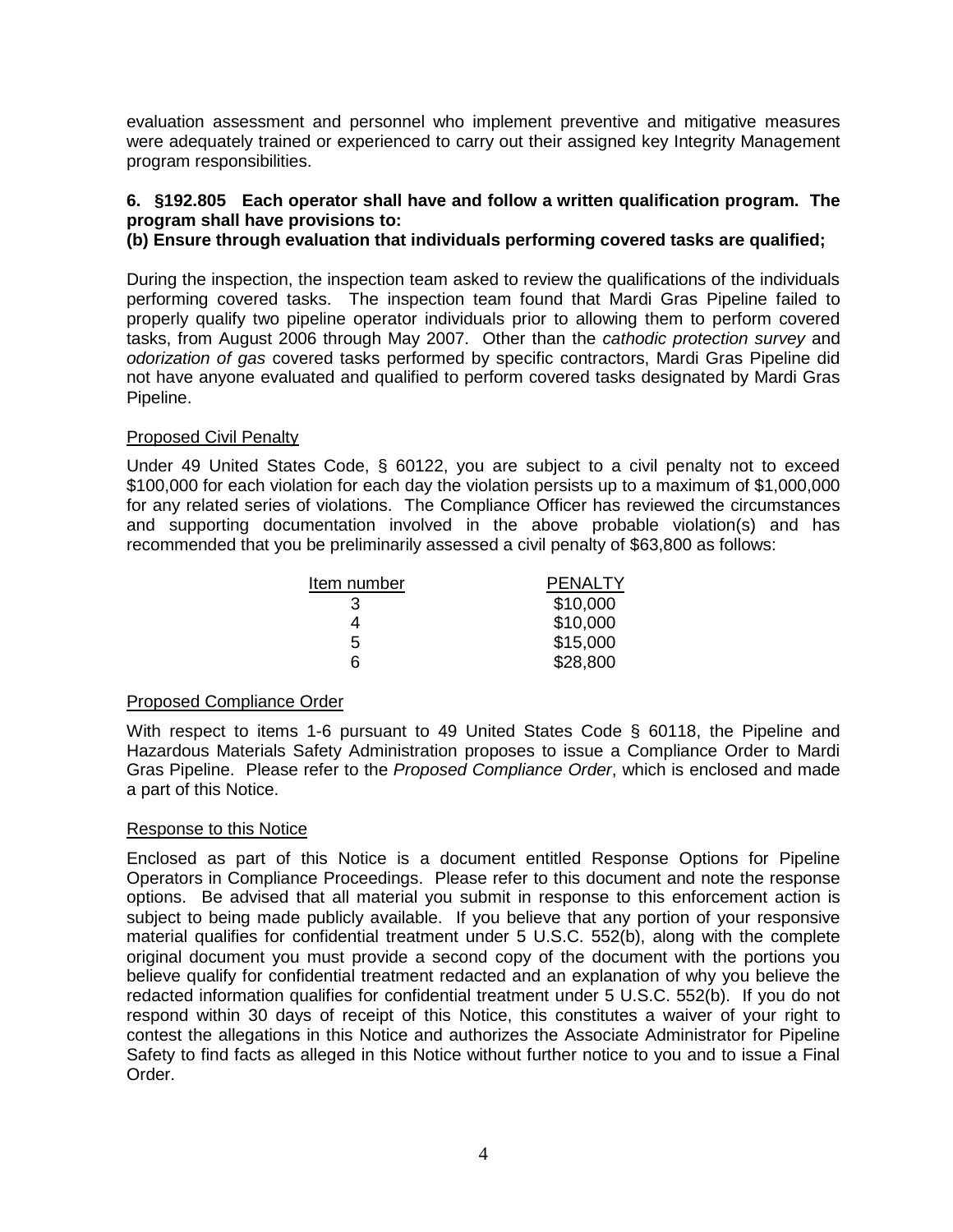In your correspondence on this matter, please refer to **CPF 4-2009-1007** and for each document you submit, please provide a copy in electronic format whenever possible

Sincerely,

R. M. Seeley Director, Southwest Region Pipeline and Hazardous Materials Safety Administration

Enclosures: *Proposed Compliance Order Response Options for Pipeline Operators in Compliance Proceedings*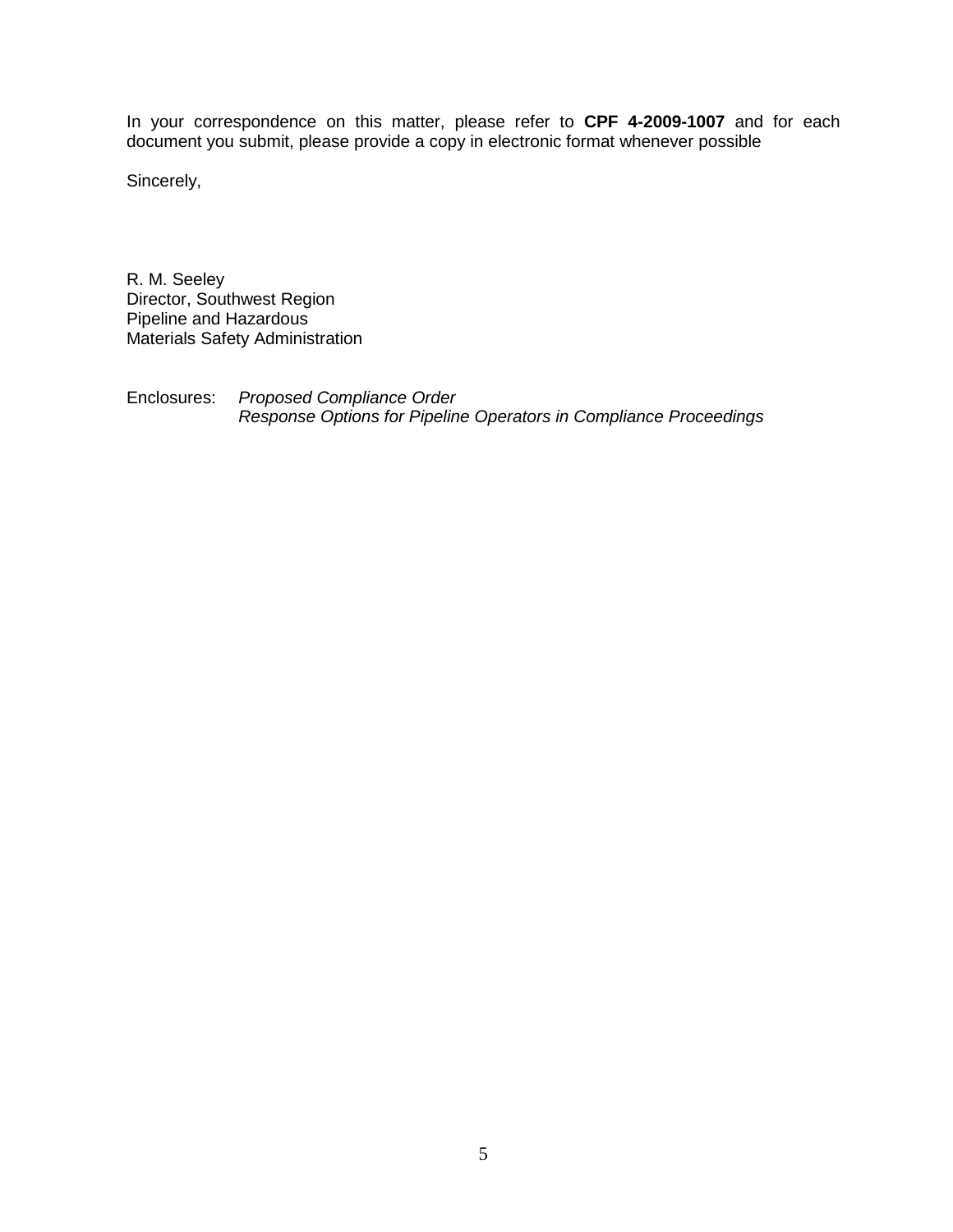## **PROPOSED COMPLIANCE ORDER**

Pursuant to 49 U.S.C. § 60118, the Office of Pipeline Safety proposes to issue to Mardi Gras Pipeline a Compliance Order incorporating the following requirements to assure the compliance of Mardi Gras Pipeline with the pipeline safety regulations applicable to its operations.

- 1. In regard to Item 1 of the Notice, Mardi Gras Pipeline must provide this office documentation that substantiates that identification of HCAs that meet all the rule requirements has been completed. The documentation must show that class 3 areas have been defined with precise end points on the pipeline defined in terms of stationing or another method. Additionally, the documentation must include screenshots or aerial photography that clearly indicates the beginning and end point of the Class 3 areas.
- 2. In regard to Item 2 of the Notice, Mardi Gras Pipeline must provide this office documentation that substantiates that a systematic, complete search for potential identified sites using input from public officials and other sources. Although identified sites within class 3 areas will be captured because Method 1 is being used to define HCAs, the search potential identified sites must include class 1 and class 2 areas. The documentation must include screenshots or aerial photography that clearly indicates the beginning and end point of the HCA associated with the particular line segments. Additionally, documentation must show what affects any new HCA or extensions of HCAs may have had on the BAP and how those affects will be remediated.
- 3. In regard to Item 3 of the Notice, Mardi Gras Pipeline must provide this office the most current documentation that substantiates that Mari Gras Pipeline has met the requirements of §192.945(a). The documentation must indicate that the performance measures reports have been complete through June 30 and December 31 of each year and must be submitted within 2 months after those dates.
- 4. In regard to Item 4 of the Notice, Mardi Gras Pipeline must provide this office documentation that substantiates that a communication plan is in place and that it meets and includes the requirements of §192.911(m).
- 5. In regard to Items 5 of the Notice, Mardi Gras Pipeline must provide this office documentation that substantiates that Mardi Gras personnel or designated contractors have been adequately trained or experienced to carry out their assigned key IM program responsibilities as required by §192.915.
- 6. In regard to Items 6 of the Notice, Mardi Gras Pipeline must provide this office documentation that substantiates that a Mardi Gras personnel have been evaluated and qualified to perform covered tasks designated by Mardi Gras Pipeline as required §192.805(b).
- 7. Submit the results of the Proposed Compliance Order items above to the Region Director, Southwest Region, Office of Pipeline Safety, Pipeline and Hazardous